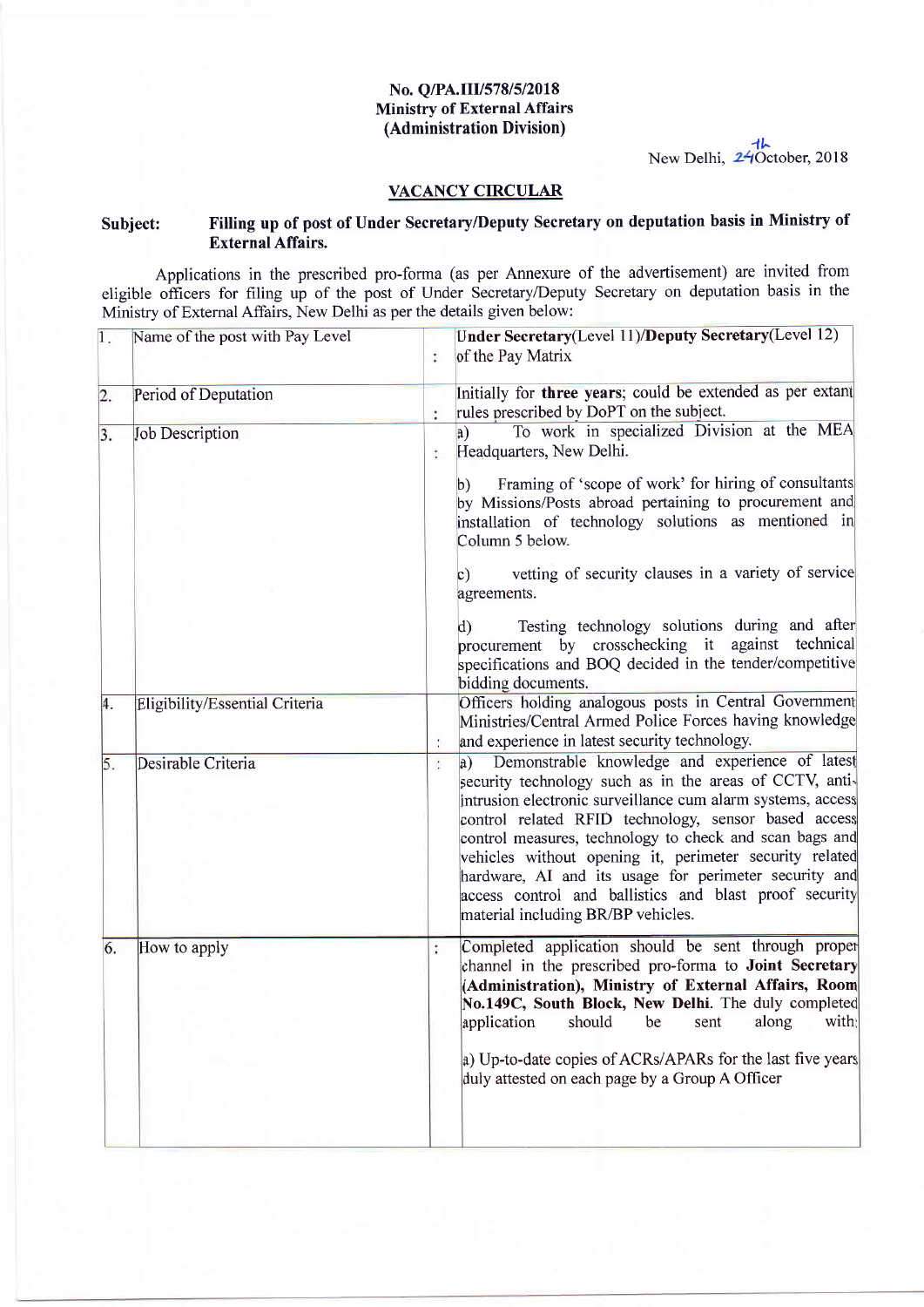|    |                  |    | b) Cadre clearance<br>c) Vigilance Clearance<br>d) Details of minor/major penalty imposed on the officer by<br>the Competent Authority for the last 10 years, if any.<br>e) Statement of Bio-data in the prescribed pro-forma (as per<br><b>Annexure</b> ) in duplicate copy signed by the volunteering<br>officer and forwarded through proper channel. |
|----|------------------|----|----------------------------------------------------------------------------------------------------------------------------------------------------------------------------------------------------------------------------------------------------------------------------------------------------------------------------------------------------------|
| 7. | Pay & Allowances | t. | Admissible as per guidelines of Department of Personnel<br>and Training's O.M. No. 6/8/2009-Estt. (Pay II) dated<br>17.06.2010 amended from time to time.                                                                                                                                                                                                |
| 8. | Accommodation    | ÷  | Residences will be allotted strictly<br>according to<br>availability/vacancy in accordance<br>with<br>extant<br>Rules/Guidelines in the Ministry.                                                                                                                                                                                                        |

Note: It would be mandatory to serve the deputation term and premature relieving would not be considered except in rare or exceptional circumstances.

2. Applications of interested and eligible officers may be forwarded to the undersigned latest by December 20, 2018. Cadre Controlling Authorities are requested that the applications of only those officers are forwarded who can be spared on being selected. Any queries regarding the application may be addressed to Ms. Manusmriti, Under Secretary (PA-III) at uscadre@mea.gov.in.

I

(Kartik Pande) Director (ADP) Ministry of Extemal Affairs RoomNo.4095, B Wing, Jawaharlal Nehru Bhawan, Janpath, New Delhi. Tel:49015363

Enclosure: Pro-forma

To:

1. All Ministries/Central Armed Police Forces – with a request to circulate the vacancy to their entire field sources including attached/subordinate offices.

2. All Notice Boards in the Ministry of External Affairs.<br>3. All Division (for uploading the circular on MEA webs

3. XP Division (for uploading the circular on MEA website).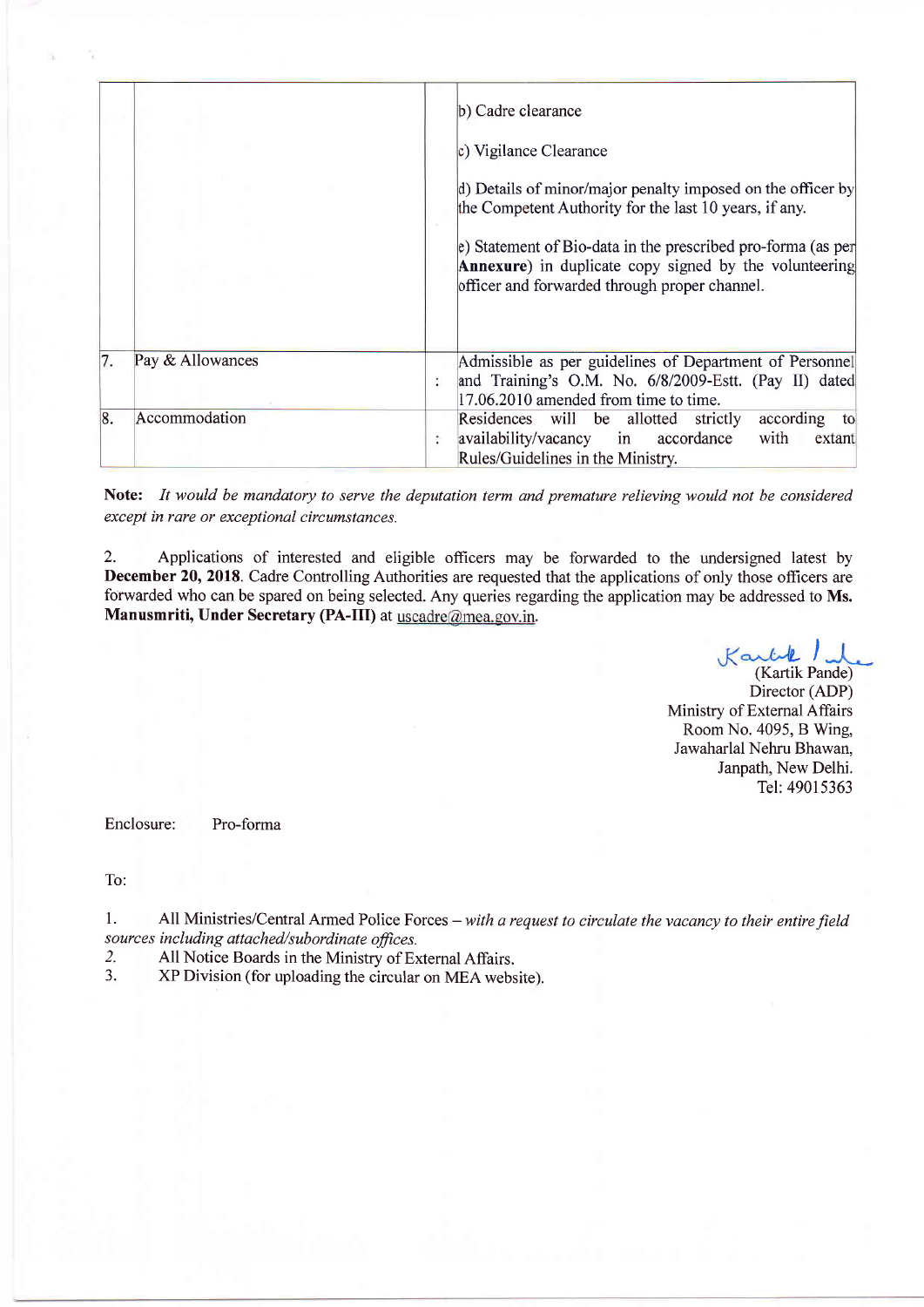#### Annexure

### APPLICATION PROFORMA FOR THE POST OF DEPUTY SECRETARY/DIRECTOR IN THE MINISTRY OF EXTERNALAFFAIRS (oN DEPUTATION)

- l. Name & Designation:
- 2. Date of Birth:
- 3. Gender:
- 4. Educational Qualifications:
- 5. Mobile No.:
- 6. E-mail ID:
- 7. Service/Batch:

8. Details of employment in the chronological order. Enclose a separate sheet duly authenticated by the Department, if space below is insufficient.

| Department/<br>Institution/<br>Organization | Post held | From | To | Scale of Pay and<br>basic therein | Nature of duties<br>performed |
|---------------------------------------------|-----------|------|----|-----------------------------------|-------------------------------|
|                                             |           |      |    |                                   |                               |

- 9. Details of current employment;
- 10. Basic Pay, Pay Scale & Grade Pay:
- 11. Details of courses/training programmes attended, if any:
- 12. Details of publication, if any:
- 13. Language known:
- 14. Details of previous ex-cadre deputation, if any:

15. Additional information, if any, which you would like to mention in support of your suitability for the post. Enclose a separate sheet, if need be:

16. Remarks: